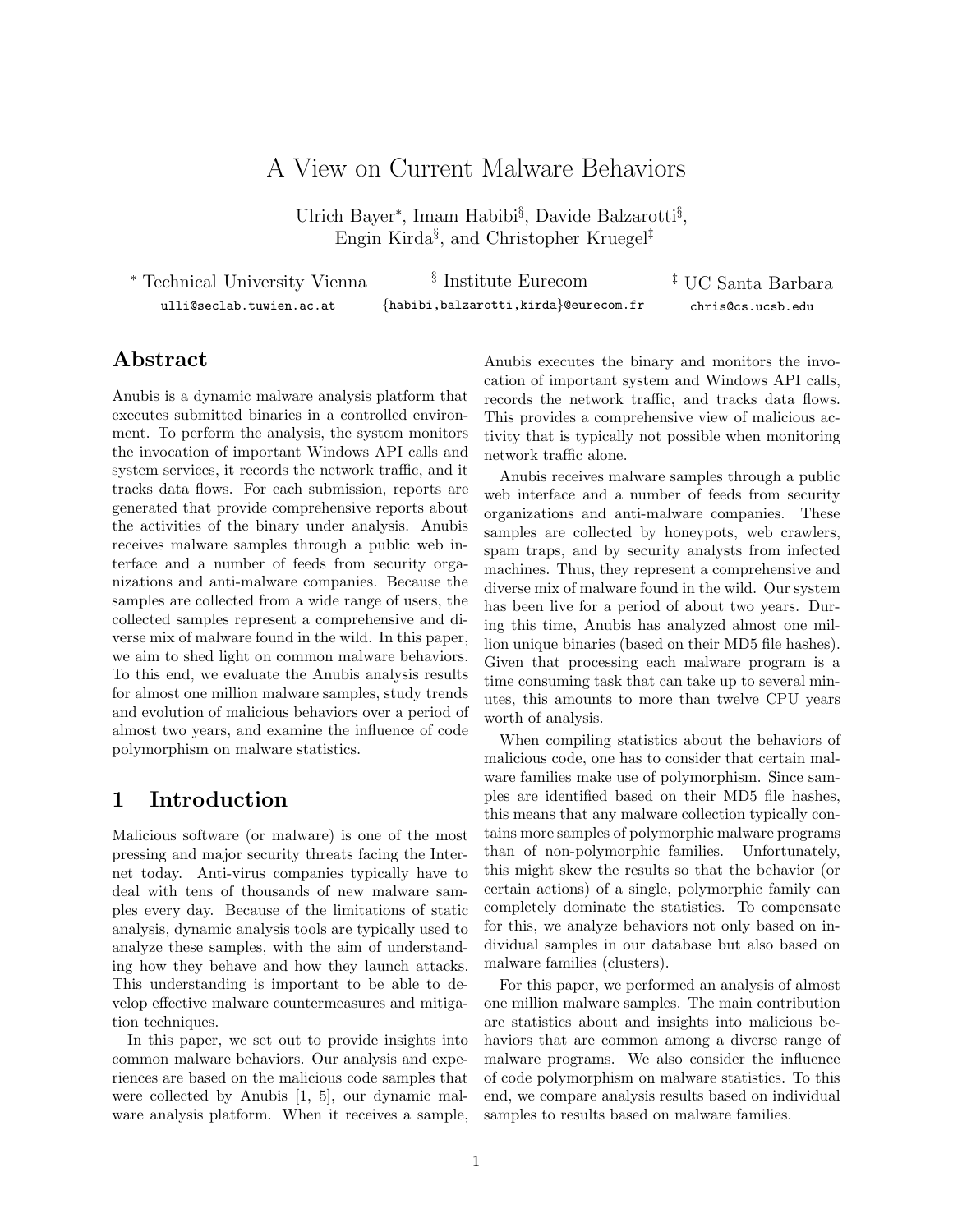### 2 Related Work

Researchers have extensively studied the malware problem domain. One line of research has focused on the extent to which certain classes of malware have penetrated the Internet. For example, there have been studies that quantify the size of botnets [17], the number of executables infected with spyware [14], and the number of malicious web sites that launch drive-by downloads [16]. Another line of research deals with tools to collect and study malware. Here, researchers have introduced various forms of honeypots [3, 18], static analysis techniques [7], and dynamic monitoring tools [8, 19]. Finally, there are proposals to detect and remove malware once it has infected a machine, using either signature-based or behavior-based approaches.

While previous research has shed light on many aspects of malicious code, relatively little is known about the behavior of malicious programs once they infect a host. With behavior, we refer to the interaction of a program with the host operating system, other applications, or the network. Of course, a few popular malware families are very wellunderstood [13]. Also, folk wisdom associates with malware behavior programs that read and copy their own executables into the Windows system folder. Finally, network activity has been analyzed more thoroughly [11], possibly because it is more straightforward to collect and evaluate. However, there is little knowledge about general, host-based interactions that are characteristic for or common among a large and diverse set of different malware families. For example, we would like to know common mechanisms that malware binaries use to propagate, to make their programs persistent, and to evade detection. On one hand, such information is valuable to better understand the motives and goals of malware authors and to see the ways in which malicious code evolves over time. On the other hand, the information is crucial for the development of better behavior-based detection techniques.

### 3 Dataset

In this section, we give a brief overview of the data that Anubis collects. As mentioned previously, a binary under analysis is run in an emulated operating system environment (a modified version of Qemu [6]) and its (security-relevant) actions are monitored. In particular, we record the Windows native system calls and Windows API functions that the program invokes. One important feature of our system is that it does not modify the program that it executes (e.g.,



Figure 1: Anubis submission statistics.

through API call hooking or breakpoints), making it more difficult to detect by malicious code. Also, our tool runs binaries in an unmodified Windows environment, which leads to good emulation accuracy. Each sample is run until all processes are terminated or a timeout of four minutes expires. Once the analysis is finished, the observed actions are compiled in a report and saved to a database.

Our dataset covers the analysis reports of all files that were submitted to Anubis in the period from February 7th 2007 to December 31st 2008, and that were subsequently analyzed by our dynamic analysis system in the time period between February 7th 2007 and January 14th 2009. This dataset contains 901,294 unique samples (based on their MD5 hashes) and covers a total of 1,167,542 submissions. Typically, a given sample is only analyzed once by our analysis system. That is, when a sample is submitted again, we return the already existing analysis report without doing an actual analysis.

Figure 1 shows the number of total samples, the number of new samples, and the number of actually analyzed samples submitted to Anubis, grouped by months. We consider a file as being new when, at the time of its submission, we do not have a file with the same MD5 hash in our repository. As one can see, we have analyzed about fifty thousand samples on average per month in the year 2008. When we first launched the Anubis online analysis service, we received only few samples. However, as the popularity of Anubis increased, it was soon the computing power that became the bottleneck. In fact, in July and August 2008, we had to temporarily stop some automatic batch processing to allow our system to handle the backlog of samples.

Naturally, the Anubis tool has evolved over time. We fixed bugs in later versions or added new fea-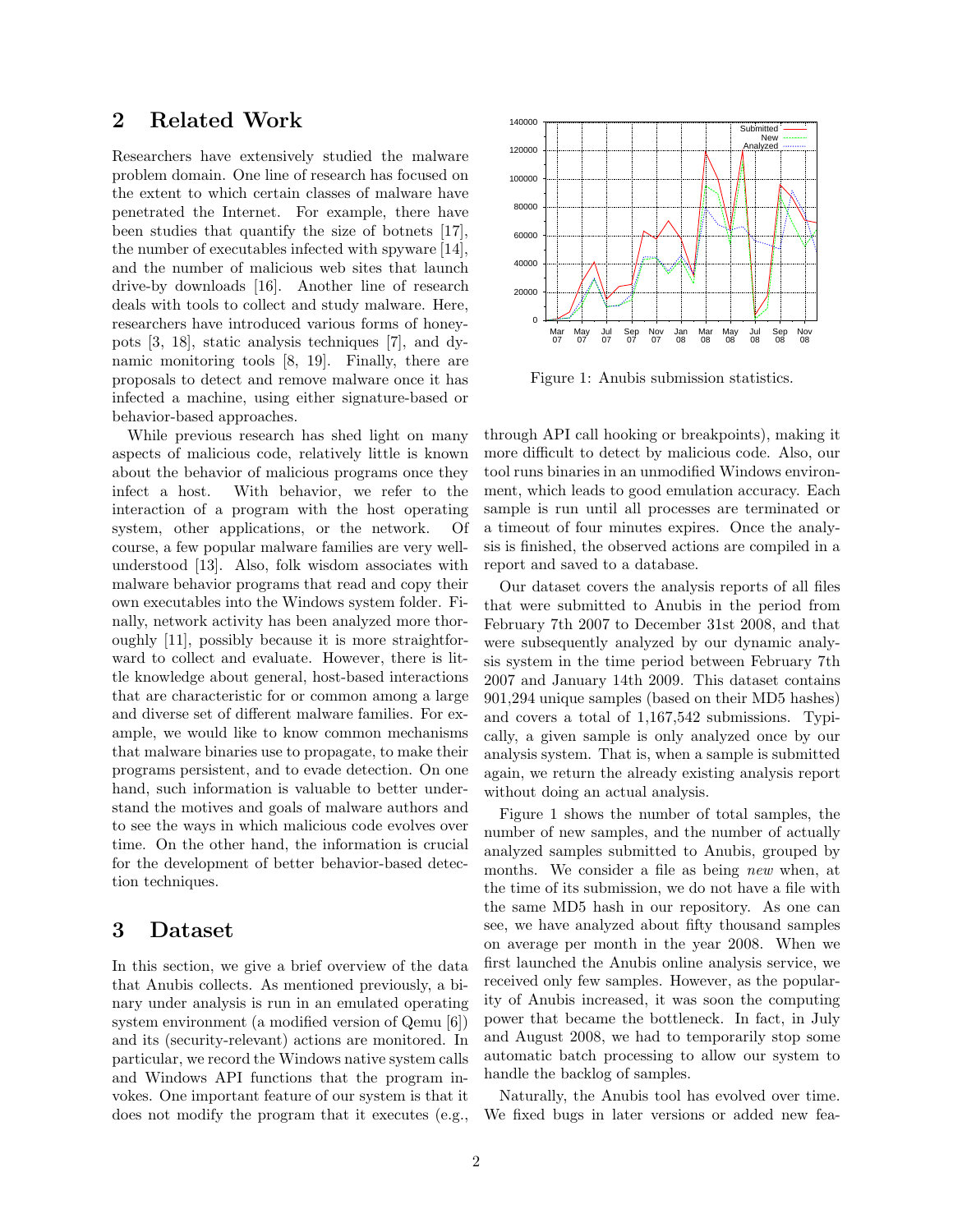

Figure 2: Number of distinct sources for each sample.

tures. Given that there is a constant stream of new malware samples arriving and the analysis process is costly, we typically do not rerun old samples with each new Anubis version. Unfortunately, this makes it a bit more difficult to combine analysis results that were produced by different versions of Anubis into consolidated statistics. In some cases, it is possible to work around such differences. In other cases (in particular, for the analysis of anti-sandbox techniques presented Section 4.6), we had to confine ourselves to results for a smaller subset of 330,088 analyzed PE files. The reason is that necessary information was not present in older reports.

#### 3.1 Submissions

Figure 2 shows the number of different sources that submit a particular sample to Anubis. The graph illustrates that most of the samples we receive are submitted by one source only. Even though the curve decreases quickly, there is still a significant number of samples that are submitted by 10 to 30 different sources.

We have made the experience that measuring the number of sources that submit a certain sample tends to indicate how widespread a certain malware sample is in the wild. In fact, this premise is supported by the results of the anti-virus scans that we run on each sample that we receive. For example, if we consider the samples submitted by one source, 73% of the submissions are categorized by two out of five anti-virus scanners as being malicious. In comparison, 81% of the submissions that are submitted by at least 3 different sources are identified as being malicious by anti-virus software. Furthermore, among the samples that are submitted by 10 or more sources, 91% are identified as being malicious.

| PE files (770,960)      | DLL files $(75,505)$                               |
|-------------------------|----------------------------------------------------|
|                         | Drivers $(4,298)$                                  |
|                         | Executables $(691,057)$                            |
| Non PE files (130, 334) |                                                    |
|                         | ZIP archives $(17,059)$<br>RAR archives $(25,127)$ |
|                         | HTML files $(27,813)$                              |
|                         | Other (60,335)                                     |

Table 1: File types submitted to Anubis.

#### 3.2 Submitted file types



Figure 3: Overview of used packers

One problem with running an online, public malware analysis service is that one can receive all sorts of data, not only malware. In fact, users might even try to submit applications such as Microsoft Word or Microsoft Internet Explorer just to see how the system reacts. Furthermore, unfortunately, not all the submitted samples are valid Windows PE executables [12] (around 14% are not). Table 1 shows a breakdown of the different file types submitted to Anubis. As can be seen from this table, fortunately for us, most of the files that are sent to Anubis can be analyzed. The category of non PE files includes mostly different archive formats (ZIP and RAR archives) and MS Office documents (such as Word and Excel), but also a small number of shell scripts and executables for different operating systems (such as DOS, Linux). According to SigBuster, a signature-based scanner for packers, 40.64% of the analyzed PE files are packed. Figure 3 provides an overview of the most common packers.

#### 3.3 Submission sources

Over the two-year time period that we have provided the service, Anubis received samples from more than 120 different countries. Depending on the number of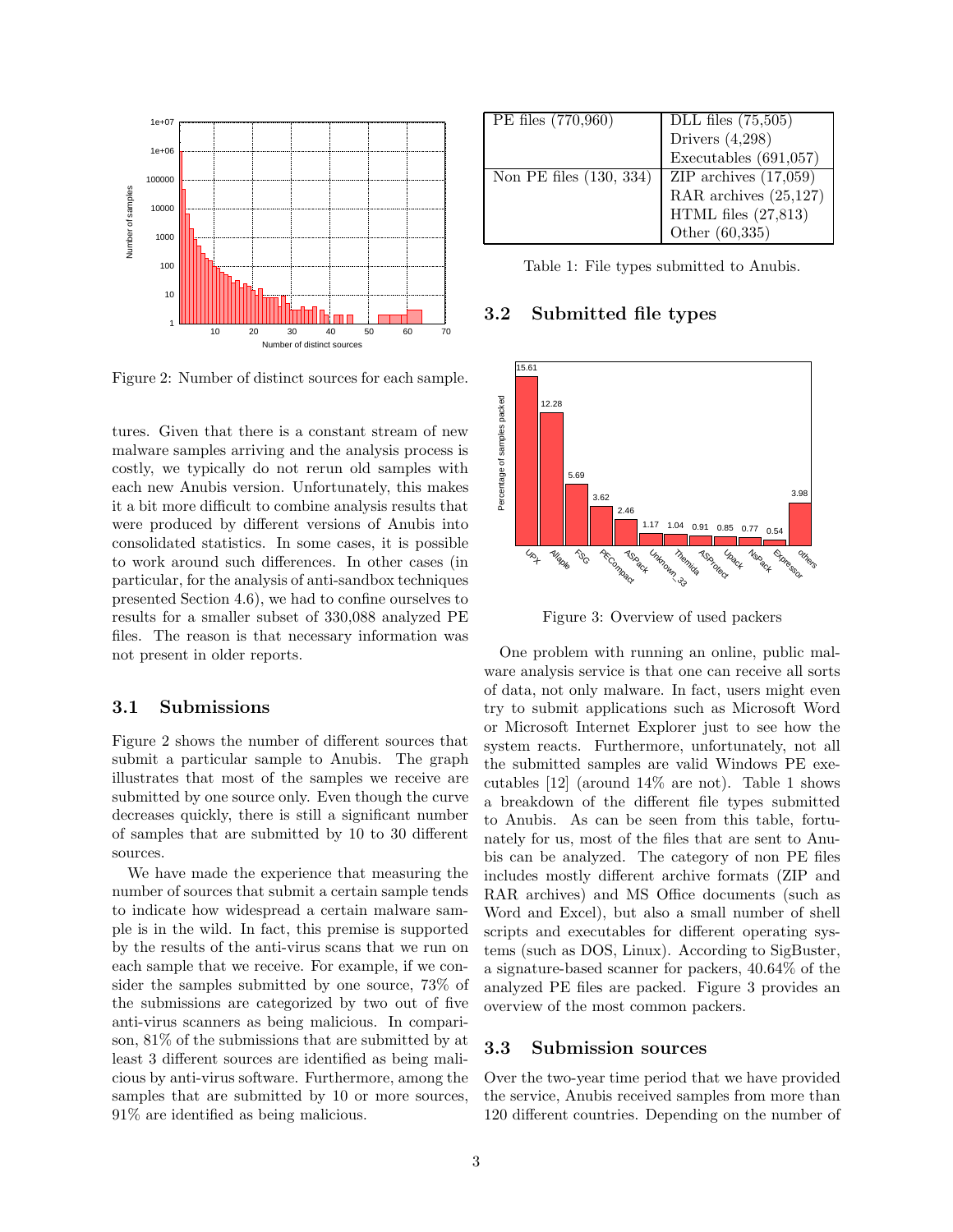| Observed Behavior                        | Percentage of | Percentage of |
|------------------------------------------|---------------|---------------|
|                                          | Samples       | Clusters      |
| Installation of a Windows kernel driver: | $3.34\%$      | $4.24\%$      |
| Installation of a Windows service:       | 12.12\%       | 7.96%         |
| Modifying the hosts file:                | 1.97%         | 2.47\%        |
| Creating a file:                         | 70.78%        | 69.90%        |
| Deleting a file:                         | 42.57%        | 43.43\%       |
| Modifying a file:                        | 79.87%        | 75.62%        |
| Installation of an IE BHO:               | 1.72\%        | 1.75%         |
| Installation of an IE Toolbar:           | $0.07\%$      | $0.18\%$      |
| Display a GUI window:                    | 33.26\%       | 42.54%        |
| Network Traffic:                         | 55.18%        | 45.12%        |
| Writing to stderr:                       | $0.78\%$      | $0.37\%$      |
| Writing to stdout:                       | 1.09%         | 1.04%         |
| Modifying a registry value:              | 74.59%        | 69.92%        |
| Creating a registry key:                 | 64.71%        | 52.25%        |
| Creating a process:                      | 52.19%        | 50.64%        |

Table 2: Overview of observed behavior.

| Submitter           | Category | % of total tasks |
|---------------------|----------|------------------|
| Category            | Members  | submitted        |
| Large $(1000^{-*})$ | 20       | 89.1\%           |
| Medium (100-1000)   | 112      | 3.8%             |
| Small (10-100)      | 1279     | 2.5%             |
| Single $(1-10)$     | 30944    | $4.5\%$          |

Table 3: Submission sources.

samples submitted, we have grouped the Anubis submitters into four different categories: large, medium, small, single. We define a large submitter as an entity (i.e., a person, an organization) that has submitted more than one thousand different (per MD5 hash) samples. A medium submitter is an entity that has submitted between 100 and 1,000 different samples. A small submitter is an entity that has submitted between 10 and 100 different samples, and finally, a single submitter is an entity that has submitted less than 10 samples. Table 3 summarizes our findings.

Note that there are 20 *large* submitters (with more than one thousand different samples submitted) who account for almost 90% of the Anubis submissions. Interestingly, the number of single submitters is very high. However, these users are only responsible for about 5% of the total submissions. According to antivirus results that we run on every submitted sample, the medium submitters (probably represented by malware analysts) are more reliable in submitting malicious samples (i.e., 75% of their submissions are flagged as being malicious). In comparison, only 50% of the samples submitted by single submitters are identified as being malicious, suggesting that single individuals are probably more likely to submit random files, possibly to test the Anubis system.

### 4 Observed Malicious Behavior

In this section, we present detailed discussions on the file, registry, network, and botnet activity that we observed when analyzing the Anubis submissions. The goal is to provide insights into malicious behaviors that are common among a diverse range of malware programs. An overview of interesting activity is shown in Table 2. In this table, we show the fraction of samples that perform certain highlevel activity. We also provide the behavioral information with respect to the number of malware families, approximated as clusters of samples that exhibit similar behaviors [4]. It is interesting to observe that the differences are often not very pronounced. One reason is that the clustering process was using a tight threshold. That is, samples are only grouped when they exhibit very similar activity, resulting in a large number of clusters. Another reason is that the activity in Table 2 is quite generic, and there is not much difference at this level between individual samples and families. The situation changes when looking at activity at a level where individual resources (such as files, registry keys) are considered. For example, 4.49% of all samples create the file C:\WINDOWS\system32\urdvxc.exe, but this is true for only 0.54% of all clusters. This file is created by the well-known, polymorphic allaple worm,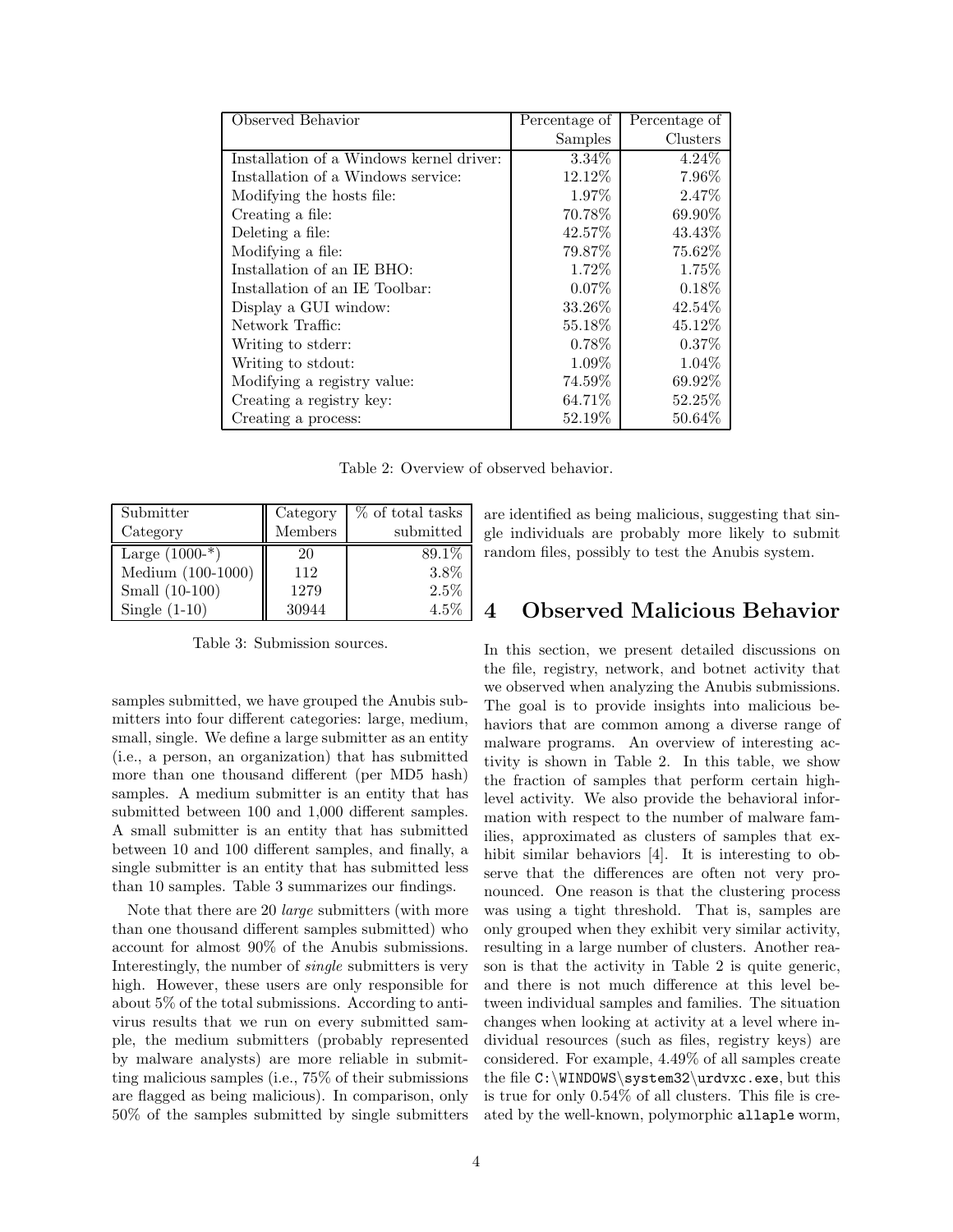and many of its instances are grouped in a few clusters. Another example can be seen in Table 4. Here, 17.53% of all samples use a specific registry key for making the malware persistent. When looking at the granularity of clusters (families), this number drops to 11.67%. Again, the drop is due to the way in which allaple operates. It also demonstrates that using statistics based on malware clusters is more robust when large clusters of polymorphic malware samples are present in the dataset.

#### 4.1 File system activity

Looking at Table 2, we can see that, unsurprisingly, the execution of a large number of malware samples (70.8% of all binaries) lead to changes on the file system. That is, new files are created and existing files are modified.

When analyzing the created files in more detail, we observe that they mostly belong to two main groups: One group contains executable files, typically because the malware copies or moves its binary to a known location (such as the Windows system folder). Often, this binary is a new polymorphic variant. In total, 37.2% of all samples create at least one executable file. Interestingly, however, only 23.2% of all samples (or 62% of those that drop an executable) choose the Windows directory or one of its sub-folders as the target. A large fraction  $-15.1\%$  – create the executable in the user's folder (under Document and Settings). This is interesting, and might indicate that, increasingly, malware is developed to run successfully with the permissions of a normal user (and hence, cannot modify the system folder).

The second group of files contains non-executables, and 63.8% of all samples are responsible for creating at least one. This group contains a diverse mix of temporary data files, necessary libraries (DLLs), and batch scripts. Most of the files are either in the Windows directory (53% of all samples) or in the user folder  $(61.3\%)^1$ . One aspect that stands out is the significant amount of temporary Internet files created by Internet Explorer (in fact, the execution of 21.3% of the samples resulted in at least one of such files). These files are created when Internet Explorer (or, more precisely, functions exported by  $\text{intutil}.dll)$ are used to download content from the Internet. This is frequently used by malware to load additional components. Most of the DLLs are dropped into the Windows system folder.

The modifications to existing files are less interesting. An overwhelming majority of this activity is due to Windows recording events in the system audit file system32\config\SysEvent.Evt. In a small number of cases, the malware programs infect utilities in the system folder or well-known programs (such as Internet Explorer or the Windows media player).

In the next step, we examined the deleted files in more detail. We found that most delete operations target (temporary) files that the malware code has created previously. Hence, we explicitly checked for delete operations that target log files and Windows event audit files. Interestingly, Windows malware does not typically attempt to clear any records of its activity from log data (maybe assuming that users will not check these logs). More precisely, we find that 0.26% of the samples delete a \*log file, and only 0.0018% target \*evt files.

We also checked for specific files or file types that malware programs might look for on an infected machine. To this end, we analyzed the file parameter to the NtQueryDirectoryFile system call, which allows a user (or program) to specify file masks. We found a number of interesting patterns. For example, a few hundred samples queried for files with the ending .pbk. These files store the dial-up phone books and are typically accessed by dialers. Another group of samples checked for files ending with .pbx, which are Outlook Express message folder.

### 4.2 Registry activity

A significant number of samples (62.7%) create registry entries. In most cases (37.7 % of those samples), the registry entries are related to control settings for the network adapter. Another large fraction – 22.7% of the samples – creates a registry key that is related to the unique identifiers (CLSIDs) of COM objects that are registered with Windows. These entries are also benign. But since some malware programs do not change the CLSIDs of their components, these IDs are frequently used to detect the presence of certain malware families. We did also find two malicious behaviors that are related to the creation of registry entries. More precisely, a fraction (1.59%) of malware programs creates an entry under the key SystemCertificates\TrustedPublisher\Certificates. Here, the malware installs its own certificate as trusted. Another group of samples  $(1.01 \%)$  created the Windows\CurrentVersion\Policies\System key, which prevents users from invoking the task manager.

We also examined the registry entries that malware programs typically modify. Here, one of the most-commonly-observed malicious behavior is the disabling of the Windows firewall – in total, 33.7% of

<sup>&</sup>lt;sup>1</sup>Note that the numbers exceed  $100\%$  as a sample can create multiple files in different locations.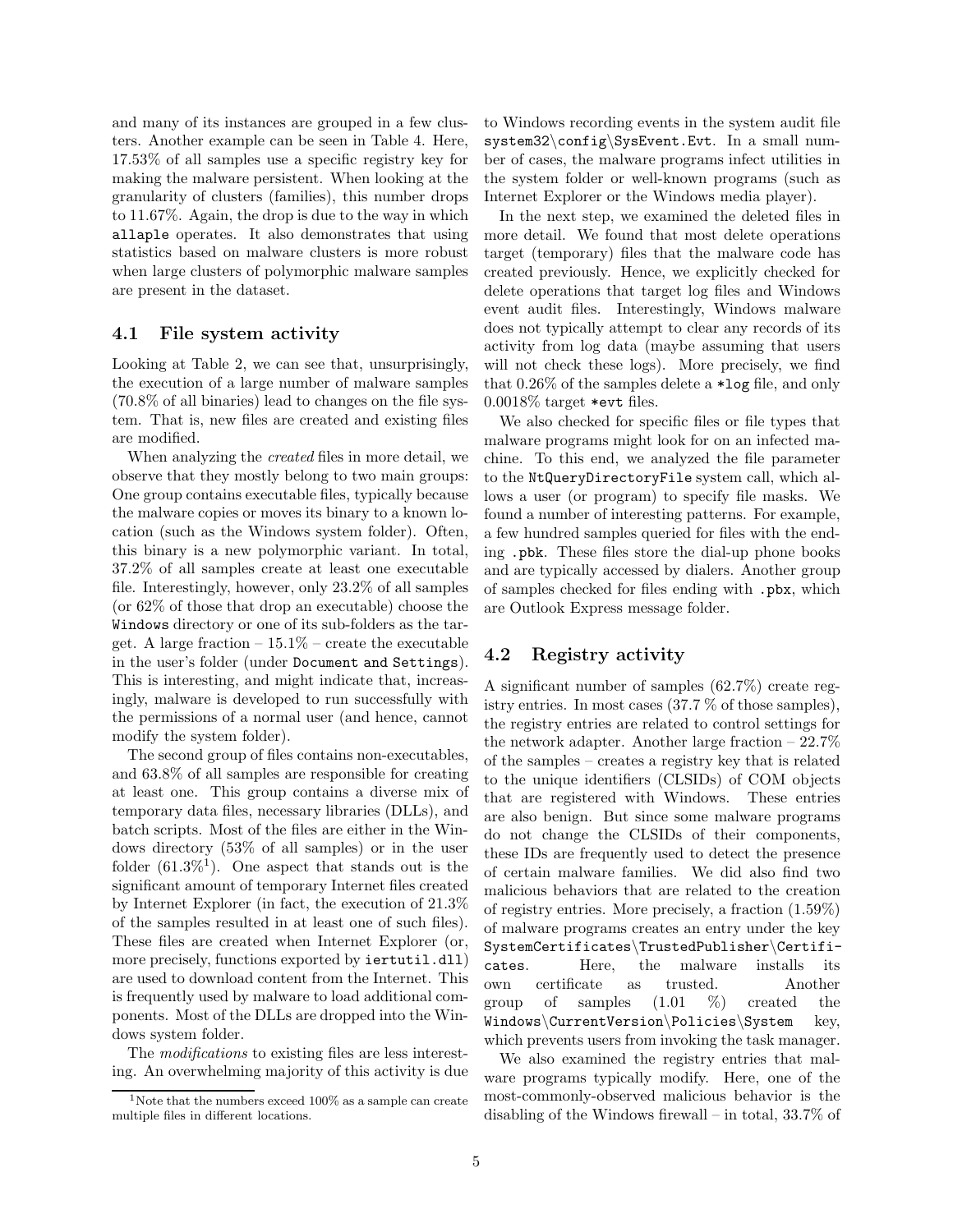| Autostart Location                                                              | Percentage | Percentage  |
|---------------------------------------------------------------------------------|------------|-------------|
|                                                                                 | of Samples | of Clusters |
| HKLM\System\Currentcontrolset\Services\%\Imagepath                              | 17.53%     | 11.67%      |
| HKLM\Software\Microsoft\Windows\Currentversion\Run%                             | 16.00%     | 17.80\%     |
| HKLM\Software\Microsoft\Active Setup\Installed Components%                      | $2.50\%$   | 2.79%       |
| HKLM\Software\Microsoft\Windows\Currentversion\Explorer\Browser Helper Objects% | $1.72\%$   | $1.75\%$    |
| HKLM\Software\Microsoft\Windows\Currentversion\Runonce%                         | $1.60\%$   | 3.07%       |
| HKLM\Software\Microsoft\Windows\Currentversion\Explorer\Shellexecutehooks\%     | $1.30\%$   | $2.29\%$    |
| HKLM\Software\Microsoft\Windows NT\Currentversion\Windows\Appinit_Dlls          | $1.09\%$   | $0.89\%$    |
| HKLM\Software\Microsoft\Windows NT\Currentversion\Winlogon\Notify\%             | $1.04\%$   | $1.89\%$    |
| HKLM\Software\Microsoft\Windows\Currentversion\Policies\Explorer\Run%           | $0.67\%$   | $1.04\%$    |
| C:\Documents and Settings\%\Start Menu\Programs\Startup\%                       | $0.20\%$   | $0.95\%$    |

Table 4: Top 10 Autostart locations.

all samples, or almost half of those that modify Windows keys, perform this action. Also, 8.97% of the binaries tamper with the Windows security settings (more precisely, the MSWindows\Security key). Another important set of registry keys is related to the programs that are automatically launched at startup. This allows the malware to survive a reboot. We found that 35.8% of all samples modify registry keys to get launched at startup. We list that Top 10 Autostart locations in Table 4. As can be seen, the most common keys used for that purpose are Currentversion\Run with 16.0% of all samples and Services\Imagepath with 17.53%. The Services registry key contains all configuration information related to Windows services. Programs that explicitly create a Windows service via the Windows API implicitly also modify the registry entries under this key.

#### 4.3 Network activity

Table 5 provides an overview of the network activities that we observed during analysis. Figure 4 depicts the use of the HTTP, IRC, and SMTP protocols by individual samples over a one and a half year period. In contrast, Figure 5 shows the usage of the HTTP, IRC, and SMTP protocols once families of malware samples are clustered together (using our clustering approach presented in [4]). These two graphs clearly demonstrate the usefulness of clustering in certain cases. That is, when the first graph is observed, one would tend to think that there is an increase in the number of samples that use the HTTP protocol. However, after the samples are clustered, one realizes that the use of the HTTP protocol remains more or less constant. Hence, the belief that there is an increase in HTTP usage is not justified, and is probably caused by an increase in the number of polymorphic samples. However, the graph in Figure 5 supports the assumption that IRC is becoming less popular.



Figure 4: Network protocols (by samples).

Moreover, we observed that 796 (i.e., 0.23%) of the samples used SSL to protect the communication. Almost all use of SSL was associated to HTTPS connections. However, 8 samples adopted SSL to encrypt traffic targeting the non-standard SSL port (443). Interestingly, most of the time the client attempted to initiate an SSL connection, it could not finish the handshake.

In the samples that we analyzed, only half of the samples (47.3%) that show some network activity also query the DNS server to resolve a domain name. These queries were successful most of the time. However, in 9.2% of the cases, no result was returned. Also, 19% of the samples that we observed engaged in scanning activity. These scans were mostly initiated by worms that scan specific Windows ports (e.g., 139, 445) or ports related to backdoors (e.g.,  $9988 -$ Trojan Dropper Agent). Finally, 8.9% of the samples connected to a remote site to download another executable. Figure 6 shows the file sizes of these second stage malware programs, compared with the size of the executable samples submitted to Anubis. As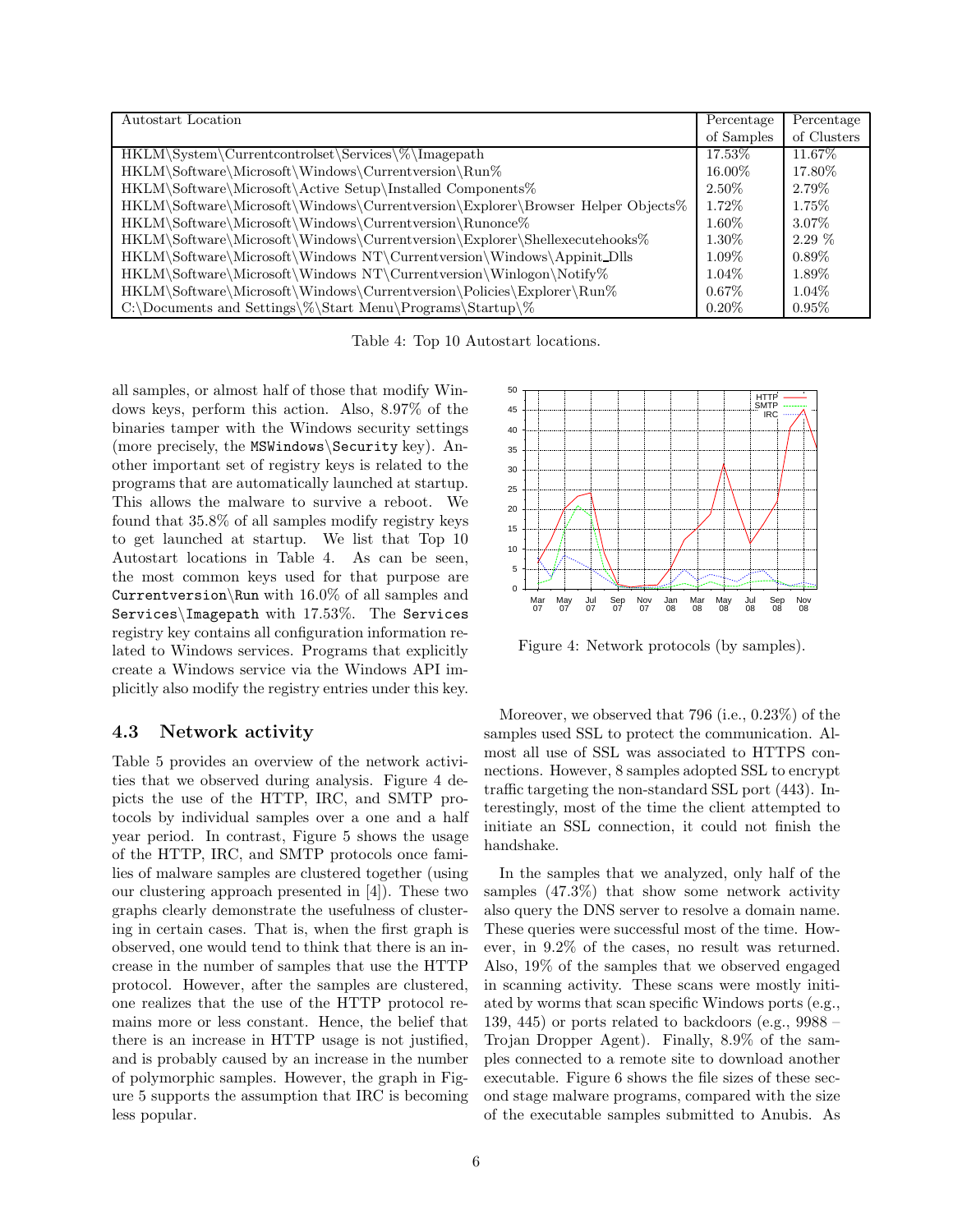| Observed Behavior | Percentage of | Percentage of |
|-------------------|---------------|---------------|
|                   | Samples       | Clusters      |
| Listen on a port: | 1.88%         | 4.39%         |
| TCP traffic:      | 45.74%        | 41.84%        |
| UDP traffic:      | 27.34 %       | 25.40%        |
| DNS requests:     | 24.53\%       | 28.42%        |
| ICMP-traffic:     | $7.58\%$      | 8.19\%        |
| HTTP-traffic:     | 20.75\%       | 16.28%        |
| IRC-traffic:      | 1.72%         | 4.37\%        |
| $SMTP-traffic:$   | $0.89\%$      | 1.57%         |
| SSL:              | 0.23%         | 0.18%         |
| Address scan:     | 19.08%        | 16.32%        |
| Port scan:        | $0.01\%$      | $0.15\%$      |

Table 5: Overview of network activities.



Figure 5: Network protocols (by families/clusters).



Figure 6: Sample sizes.

one may expect, the second stage executables are in average smaller than the first stage malware.

Note that over 70% of the samples that downloaded an executable actually downloaded more than one. In fact, we observed one sample that downloaded the same file 178 times during the analysis time of four minutes (i.e., the download was corrupted with each download, so the sample immediately attempted another download).

#### 4.4 GUI windows

Table 2 shows that a surprising fraction of samples (33.26%) display a GUI window. Closer analysis reveals that only a small set (2.2%) is due to program crashes. The largest fraction (4.47%) is due to GUI windows that come without the usual window title and contain no window text. Although we were able to extract window titles or window text in the remaining cases, it is difficult to discover similarities. Window names and texts are quite diverse, as a manual analysis of several dozens of reports confirmed. The majority of GUI windows are in fact simple message boxes, often pretending to convey an error of some kind. We believe that their main purpose lies in minimizing user suspicion. An error message draws less attention than a file that does not react at all when being double clicked. For example, 1.7% of the samples show a fabricated message box that claims that a required DLL was not found. However, if this error message was authentic, it would be created on behalf of the csrss.exe process.

#### 4.5 Botnet activity

Although a relative recent phenomenon, botnets have quickly become one of the most significant threats to the security of the Internet. Recent research efforts have led to mechanisms to detect and disrupt botnets [10]. To determine how prevalent bots are among our submissions, we analyzed the network traffic dumps that Anubis has recorded. For this, we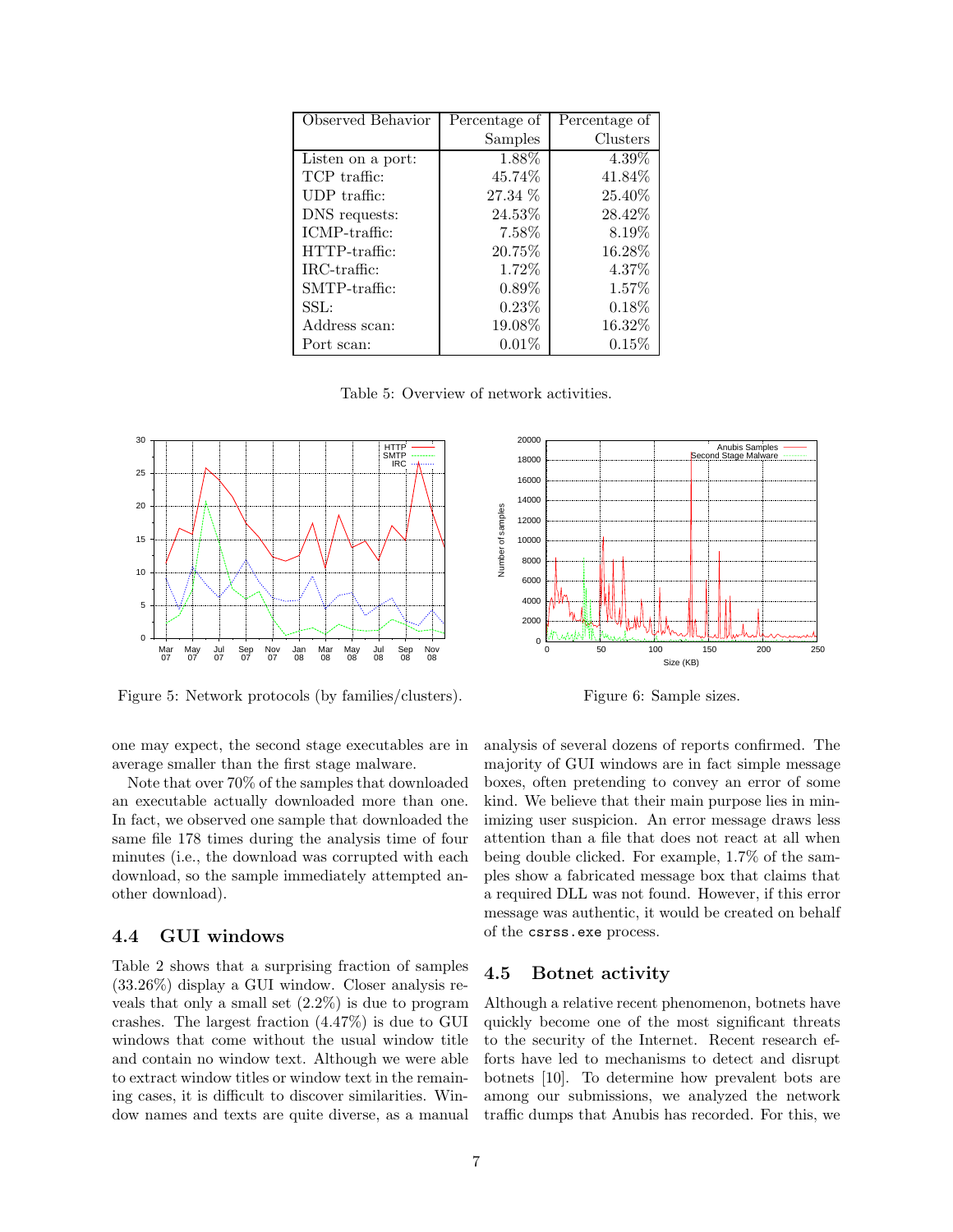

Figure 7: Botnet submissions (by samples).

were interested in detecting three bot families: IRC, HTTP, and P2P.

The first step in identifying a bot based on an analysis report is to determine the network protocol that is being used. Of course, the protocol detection needs to be done in a port-independent fashion, as a bot often communicates over a non-standard port. To this end, we implemented detectors for IRC, HTTP, and the following P2P protocols: BitTorrent, DirectConnect, EDonkey, EmuleExtension, FastTrack, Gnutella, and Overnet.

In the next step, we need to define traffic profiles that capture expected, bot-like behaviors. Such profiles are based on the observation that bots are usually used to perform distributed denial-of-service (DDoS) attacks, send out many spam e-mails, or download malicious executables. Hence, if we see signs for any such known activity in a report (e.g., address scans, port scans, DNS MX queries, a high number of SMTP connections, etc.), we consider this sample a bot candidate. In addition, we use some heuristics to detect known malicious bot conversations such as typical NICKNAME, PRIVMSG, and TOPIC patterns used in IRC communication, or common HTTP bot patterns used in URL requests. The bot analysis is also used to create a blacklist of identified command and control servers. This blacklist is constantly updated and is also used to identify and verify new bot samples.

Our analysis identified 36,500 samples (i.e., 5.8%) as being bots (i.e., 30,059 IRC bots, 4,722 HTTP bots, and 1,719 P2P bots). Out of the identified samples, 97.5% were later correctly recognized by at least two anti-virus as malware. However, it was often the case that anti-virus programs misclassified the sample, e.g. by flagging a storm worm variation as an



Figure 8: Botnet submissions (by families/clusters).

HTTP Trojan. Also, all P2P bots we detected were variations of the Storm worm.

Figure 7 and 8 show the bot submission (grouped by type) based on unique samples and unique clusters, respectively. By comparing the IRC botnet submissions in the two graphs, we can observe that, in 2007, most of IRC botnets were belonging to different clusters. In 2008 instead, we still received an high number of IRC bots, but they were mostly polymorphic variations of the same family. As an example, the peak that we observed in May 2008 is due to a large number of polymorphic variations of W32.Virut.

Interestingly, we are able to identify samples that, months after their first appearance, are still not recognized by any anti-virus software. This is probably due to the polymorphism and metamorphism techniques used in the malware code. We also verified how many samples were identified by one anti-virus vendor as being a bot and cross-checked these samples with our detection technique. We missed 105 samples that the anti-virus software was able to detect. One reason for this could be the four-minute maximum runtime limit for the samples emulated in the Anubis system.

The Storm worm began infecting thousands of computers in Europe and the United States on Friday, January 19, 2007. However, Anubis received the first storm collection (96 samples) in April 2007. Note that most of the submitted samples of Storm after October 1st are dominated by variants with the encryption capability (i.e., 93%). We obtained the first sample using encrypted communication in October 2007.

When IRC bots are analyzed in more detail, one observes that the channel topic is base64-encoded 13% of the time. During the time in which the sam-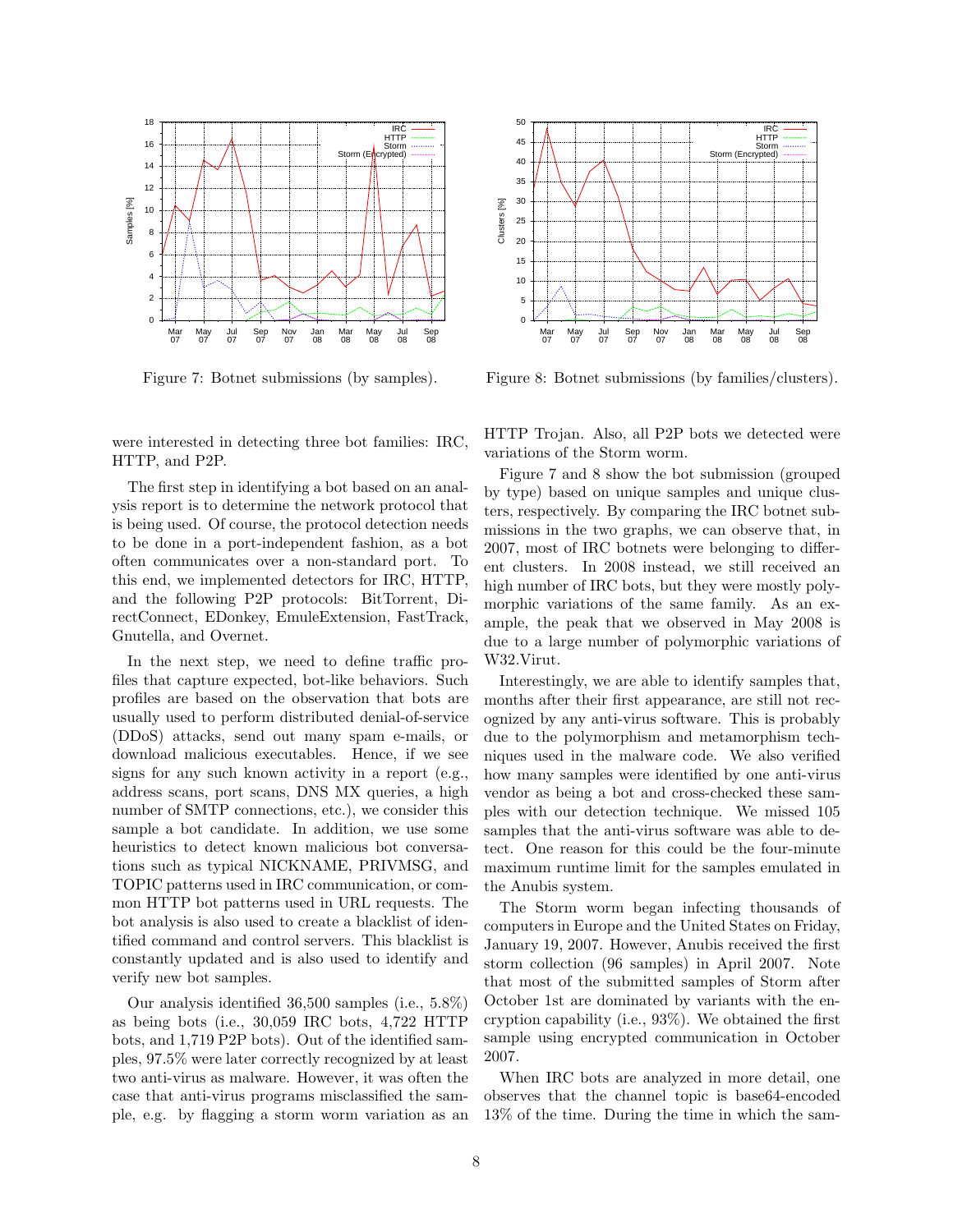ples were executed in Anubis, we also collected over 13,000 real commands that the bot master sent to malware under analysis. In 88% of the cases, the commands were instructing the client to download some file (e.g., get and download commands). Some other interesting commands that we observed were ipscan, login, keylog, scan, msn, and visit.

We also analyzed how many samples tried to disguise their activities by using standard protocols on non-standard ports. For the HTTP bots, 99.5% of the samples connected to the ports 80 and 8080. Only 62 samples were using non-standard ports. However, for the IRC bots, the picture is quite different. 92% of the samples were connecting to an IRC server running on a non-standard port. For example, the ports 80 and 1863 (i.e., Microsoft Messenger) are very common alternatives, often used to bypass firewalls.

Finally, we can classify the 1,719 Storm samples that have been submitted to Anubis into two classes: variants that use encrypted communication channels, and those that do not support encryption. As far as the decryption key is concerned, we only observe one symmetric key consistently being used to encrypt Storm traffic.

#### 4.6 Sandbox detection

Another interesting aspect of malware behavior is its capability to detect the presence of an analysis environment such as Anubis. Dynamic analysis systems are a popular means to gather data about malicious code, and it is not surprising that malware is using techniques to thwart such analysis. When a malware program detects a sandbox, it typically alters its behavior - most of the time, it just quits. In this section, we attempt to estimate the number of samples that use (general and Anubis specific) anti-sandbox techniques.

Sandbox detection techniques fall into two main classes: One class is comprised of instruction-level detection techniques, which are techniques that determine the difference between a real CPU and an emulated one by only making use of CPU instructions. The second class are API-level detection methods, which query the environment by calling one or several (Windows) API functions.

Unfortunately, we have currently no good way to detect instruction-level detection attempts. While it is theoretically possible to monitor single instructions in a full system emulator, for performance reasons, Anubis essentially works at the API (and system call) level. Since Anubis leverages Qemu for its full system emulation, it is susceptible to the same detection methods as Qemu is. In particular, several of

the detection strategies (all of them are instructionlevel detections) outlined in [9] and [15] also work for Anubis.

Since we do monitor Windows API calls, we are in a better position to check for possible API-level detection methods. At the time of writing this paper, several Anubis-specific detections have been published [2] on the Internet. All of them work by comparing the return value of a Windows API function such as GetComputerName to a a hard-coded value that is known to identify Anubis. Our system includes a data tainting component that allows us to detect when the output of an interesting function is subsequently used as an operand in a comparison operation [4]. Thus, we were able to analyze our sample set for specific comparisons that represent known Anubis checks published in forum postings or blogs. Table 6 summarizes our findings. A couple of checks deserve more discussion. Our system names each analyzed sample sample.exe. Thus, a wellknown Anubis detection routine compares the return value of the Windows API function GetCommandLine with that string. Similarly, in the past, every sample was executed as a Windows user with the name "user." Consequently, it was possible to compare the result of NtQuerySystemInformation with the string "user" to detect Anubis (as a side note, we have since changed this username to "Administrator").

In total, we have found that only 0.03% of the samples (99 distinct malware programs) contain a known Anubis check. Most of these samples perform the check in the beginning of their execution, and immediately exit if they detect the presence of our sandbox. Of course, it is possible that malware samples perform a wide range of other checks. Moreover, as mentioned previously, we have no good way to identify instruction-level detections or timing-based detection attempts. Thus, the reported numbers are a clear lower bound.

Under the assumption that a sample that detects Anubis (or a sandbox) does not perform much activity, we can also provide an upper bound for the samples that do sandbox detection. Based on our experience with Anubis, we consider a behavioral report (a profile [4]) to contain "not much activity" when it contains less than 150 features. For comparison, the average profile has 1,465 features. Using this definition, we found that 12.45 % of the executable samples (13.57 % of the clusters) show not much activity.

Of course, not of all these samples really contain anti-sandbox routines, as there are multiple reasons why Anubis might not be able to produce a good report. For example, GUI programs that require user input (such as installers) cannot be analyzed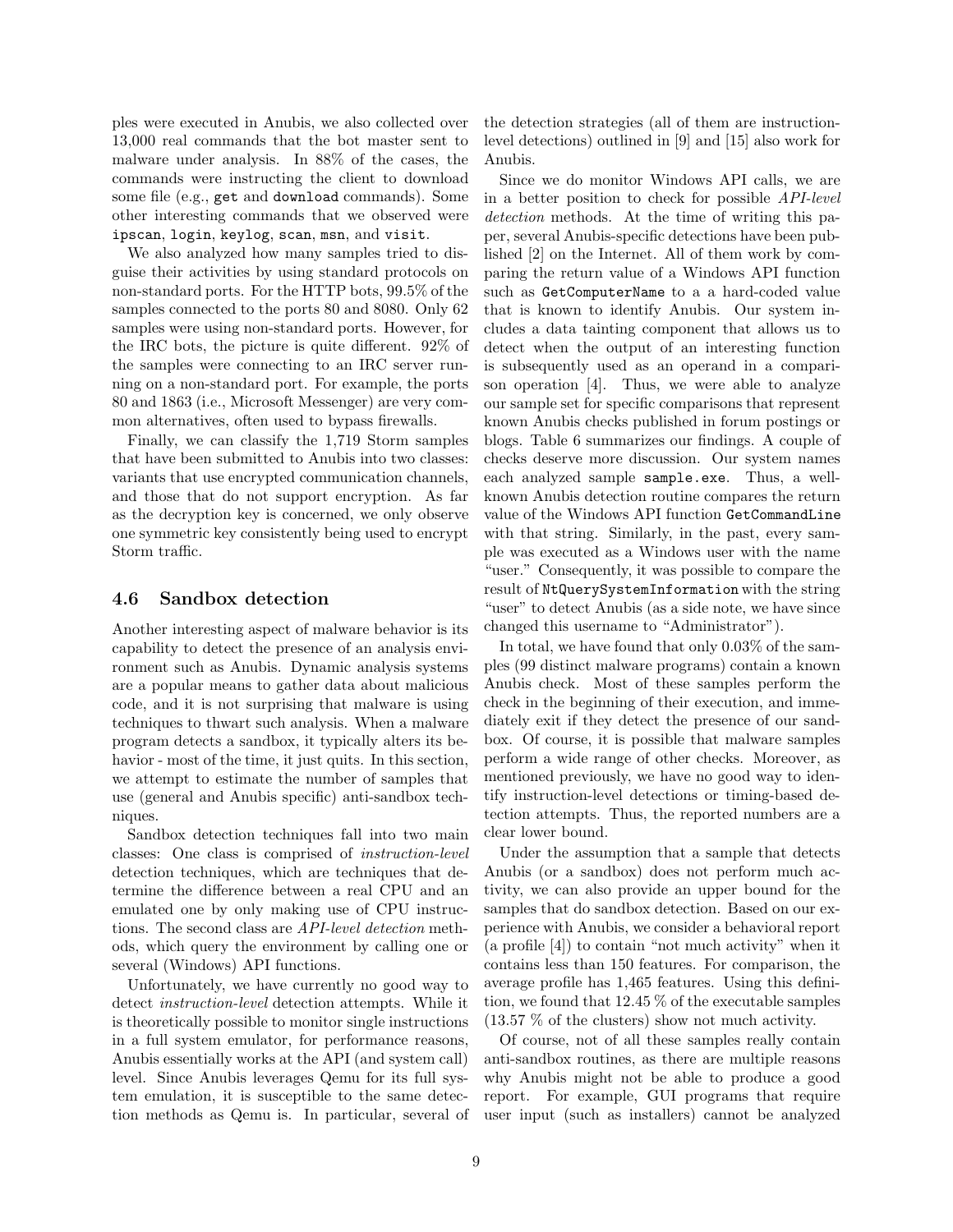| Observed Comparison with         | Number of      | Number of      |
|----------------------------------|----------------|----------------|
|                                  | <b>Samples</b> | Clusters       |
| Windows Product Id of Anubis:    | 55             | 28             |
| Windows Product Id of CWSandbox: | 32             | 14             |
| Windows Product Id of Joebox:    | 32             | 14             |
| Executable name of sample.exe:   | 35             | 17             |
| Computer name of Anubis:         | 4              |                |
| Qemu's HD name:                  | 2              | $\mathfrak{D}$ |
| VMWare's HD name:                |                |                |
| Windows user name of 'user':     | 2              | 2              |
| Any Anti-Anubis comparison:      | 99             | 54             |
| Any Anti-Sandbox comparison:     | 100            | 55             |

Table 6: Overview of observed comparisons.

sufficiently. Anubis only has a very limited user input simulation, which simply closes opened windows. Moreover, some programs require non-existing components at runtime (note, though, that programs that fail because of unsatisfied, static DLL dependencies are not included in the 12.45 %). In addition, at least 0.51% of the reports with not much activity can be attributed to samples that are protected with a packer that is known to be not correctly emulated in Qemu (such as Telock and specific packer versions of Armadillo and PE Compact). Last but not least, bugs in Anubis and Qemu are also a possible cause.

### 5 Conclusion

Malware is one of the most important problems on the Internet today. Although much research has been conducted on many aspects of malicious code, little has been reported in literature on the (host-based) activity of malicious programs once they have infected a machine.

In this paper, we aim to shed light on common malware behaviors. We perform a comprehensive analysis of almost one million malware samples and determine the influence of code polymorphism on malware statistics. Understanding common malware behaviors is important to enable the development of effective malware countermeasures and mitigation techniques.

# Acknowledgments

This work has been supported by the European Commission through project FP7-ICT-216026- WOMBAT, by FIT-IT through the Pathfinder project, by FWF through the Web-Defense project (No. P18764) and by Secure Business Austria.

### References

- [1] ANUBIS. http://anubis.iseclab.org, 2009.
- [2] Forum Posting Detection of Sandboxes. http://www.opensc.ws/snippets/ 3558-detect-5-different-sandboxes.html, 2009.
- [3] P. Baecher, M. Koetter, T. Holz, M. Dornseif, and F. Freiling. The Nepenthes Platform: An Efficient Approach To Collect Malware. In Recent Advances in Intrusion Detection (RAID), 2006.
- [4] U. Bayer, P. M. Comparetti, C. Hlauschek, C. Kruegel, and E. Kirda. Scalable, Behavior-Based Malware Clustering. In Symposium on Network and Distributed System Security (NDSS), 2009.
- [5] U. Bayer, C. Kruegel, and E. Kirda. TTAnalyze: A Tool for Analyzing Malware. In 15th European Institute for Computer Antivirus Research (EICAR 2006) Annual Conference, April 2006.
- [6] F. Bellard. Qemu, a Fast and Portable Dynamic Translator. In Usenix Annual Technical Conference, 2005.
- [7] M. Christodorescu and S. Jha. Static Analysis of Executables to Detect Malicious Patterns. In Usenix Security Symposium, 2003.
- [8] M. Egele, C. Kruegel, E. Kirda, H. Yin, and D. Song. Dynamic Spyware Analysis. In Usenix Annual Technical Conference, 2007.
- [9] P. Ferrie. Attacks on more virtual machine emulators.